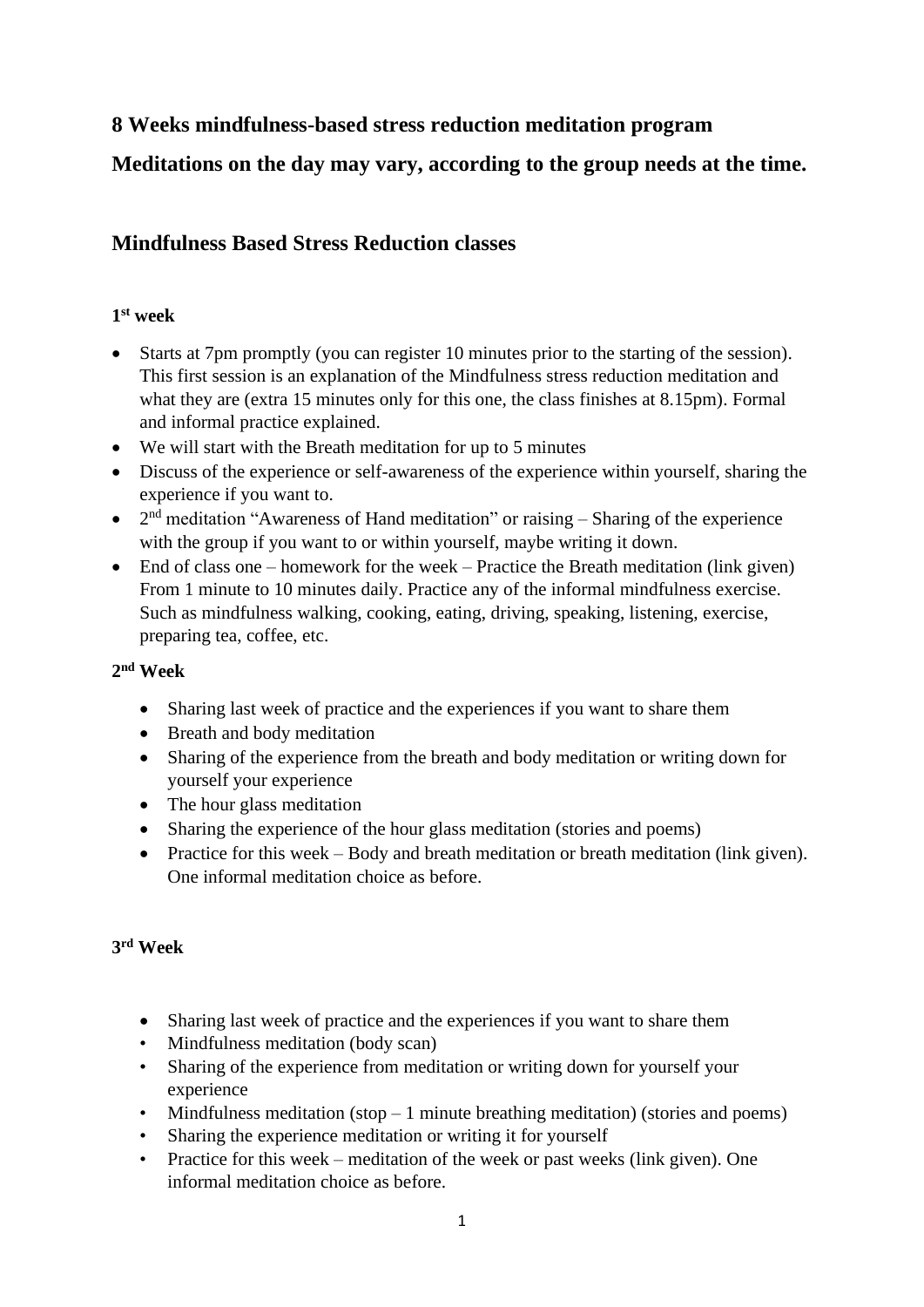## **4 th Week**

Sharing last week of practice and the experiences if you want to share them

- Mindfulness meditation "mindfulness of breath and body and sounds"
- Sharing of the experience from meditation or writing down for yourself your experience
- Mindfulness meditation "Mindfulness of thoughts and feelings"
- Sharing the experience meditation or writing it for yourself
- Practice for this week meditation of the week or past weeks (link given). One informal meditation choice as before.

### **5 th Week**

Sharing last week of practice and the experiences if you want to share them

- Mindfulness meditation "Lake meditation" meditation
- Sharing of the experience from meditation or writing down for yourself your experience
- Mindfulness meditation "short mindfulness movements of the head"
- Sharing the experience meditation or writing it for yourself
- Practice for this week meditation of the week or past weeks (link given). One informal meditation choice as before.

### **6 th Week**

- Sharing last week of practice and the experiences if you want to share them
- Mindfulness meditation "mindfulness of breath, body, sounds thoughts and feelings, and choiceless awareness" long meditation
- Sharing of the experience from meditation or writing down for yourself your experience
- Mindfulness meditation (heart grounding meditation)
- Sharing the experience meditation or writing it for yourself
- Practice for this week meditation of the week or past weeks (link given). One informal meditation choice as before.

### **7 th Week Mindfulness meditation:**

- Sharing last week of practice and the experiences if you want to share them
- Mindfulness meditation "Lake meditation or mountain meditation" long meditation
- Sharing of the experience from meditation or writing down for yourself your experience
- Mindfulness meditation poem Prelude there is no need change poem
- "Love and kindness meditation or other compassion meditation"
- Sharing the experience meditation or writing it for yourself
- Doing something pleasant after meditation (breathing space or others) and allow silence in our meditation practice
- Practice for this week –practice meditation the breathing space or simple breathing without any tape, including body scan.
- One informal meditation choice as before.